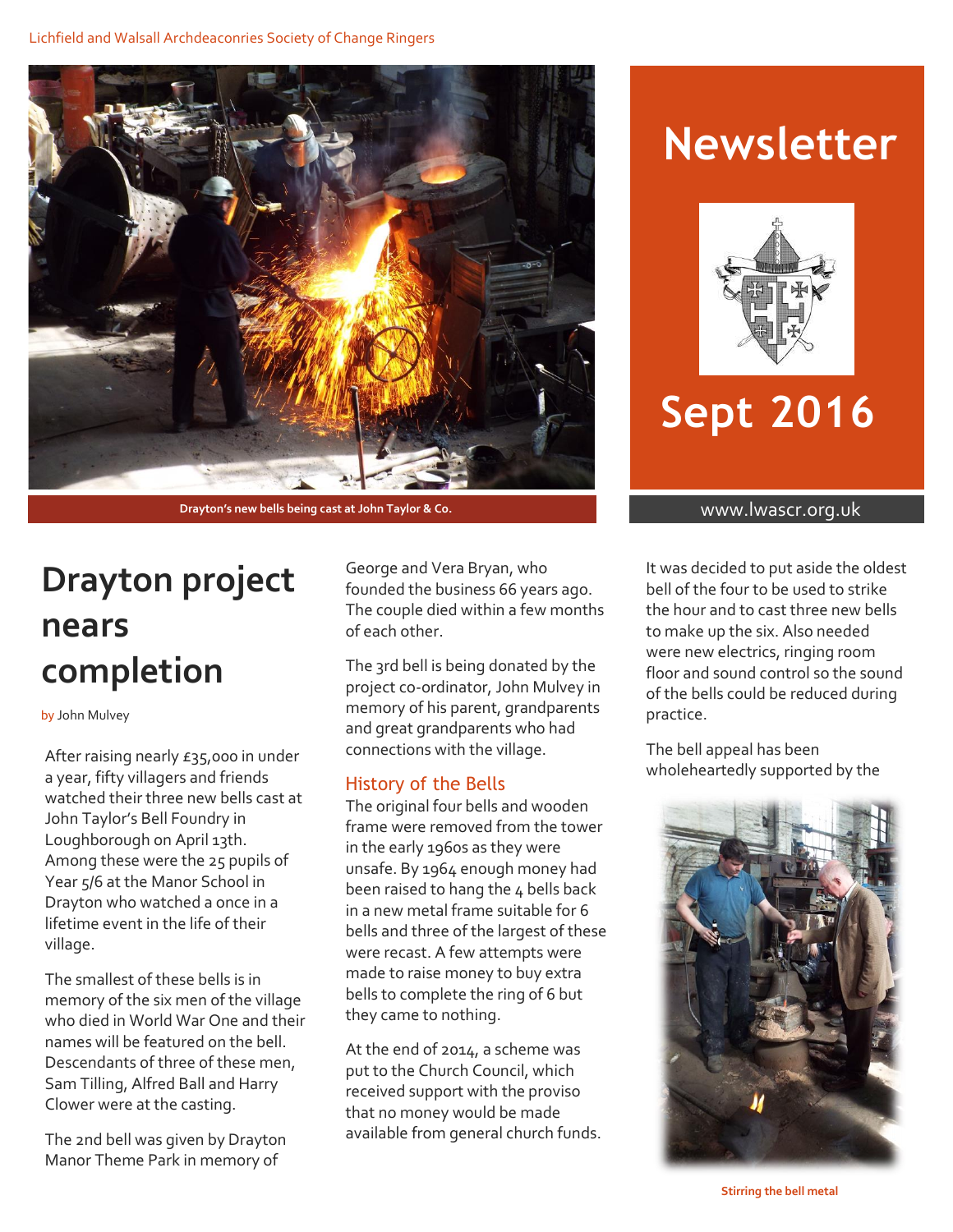villagers with money raised by quiz evenings in the local club and sizable donations from individuals associated with the village. Over £8,000 has also been obtained from charitable trusts.

Adrian Taylor, a local joiner who was married in the church, along with his friend Rob Nichols, has offered his time for free to install the new ringing room floor and open up trap doors in the tower floors to enable the new bells to be raised for installation.

The local scout group have donated to the appeal and also visited St Editha's, Tamworth to see what bell ringing is about. It is hoped that some of the older members of the group might want to learn to ring the new bells once they are installed.

Sadly, Don Hellmuth, a strong supporter of the bell appeal and churchwarden at Drayton died a few days after the church council approved the ordering of the three new bells. The church has decided that his name will feature on one of the headstocks of the new bells.

The bells will be installed w/b 26th September and the (invitation only) dedication service set for the afternoon of Sunday 16th October. The Society will hold a meeting and tea at Drayton Bassett on the afternoon of Sat 19th November where all are welcome to ring.



More photos at: **<http://bit.ly/2bmqXOd>**

## **Life on the ocean waves.. (Trent & Mersey**  Canal) by Derek Giddins

On a Friday evening in August, twelve of us braved the high seas well slight exaggeration, but there were some amongst us who were concerned about sea sickness, even on the Trent and Mersey Canal!

We met our craft at Stone, and after casting off, very soon arrived at the first of many locks. We travelled along the canal through the Staffordshire countryside, taking in



the wildlife and scenery, keeping one eye on the sky which was getting darker by the second.

Eventually the heavens opened and if there had been insufficient water in the canal, there soon would be! It was a good job we were all under cover, with the exception of our skipper, who in true canal boat tradition, was outside steering us, wearing his full waterproofs.

The rain didn't dampen our spirits though, as drinks were served, followed by some very enjoyable fish and chips.

Having become full with fish and chips, we were then informed that desserts were included and very reasonable portions they were too. Our thanks go to Jean for organising a very relaxing and pleasant evening.

## **Rushall treble bob course**

by Stuart Hutchieson

Four learners and four helpers spent a July Saturday morning on the handy ring of six at Rushall, getting to grips with Kent and Cambridge.

The learners were from Brewood (Robert, Gill and David) and Walsall (Olly) and by the end of the morning they had all progressed some way from where they had started.

Everyone had plenty of 'rope time' and all the learners were able to help out by ringing the treble to some of the touches.

We were very grateful to the Rushall ringers for the use of their bells and also for the refreshments at half time.

Thanks to Derek for running the event and to Lilas, Liz and Stuart for helping out. The next course will be on Saturday 15th October at 10am.

Details will be announced nearer the event but if you have a specific request for a training day then please let the Secretary know: **[sec@lwascr.org.uk](mailto:sec@lwascr.org.uk)**

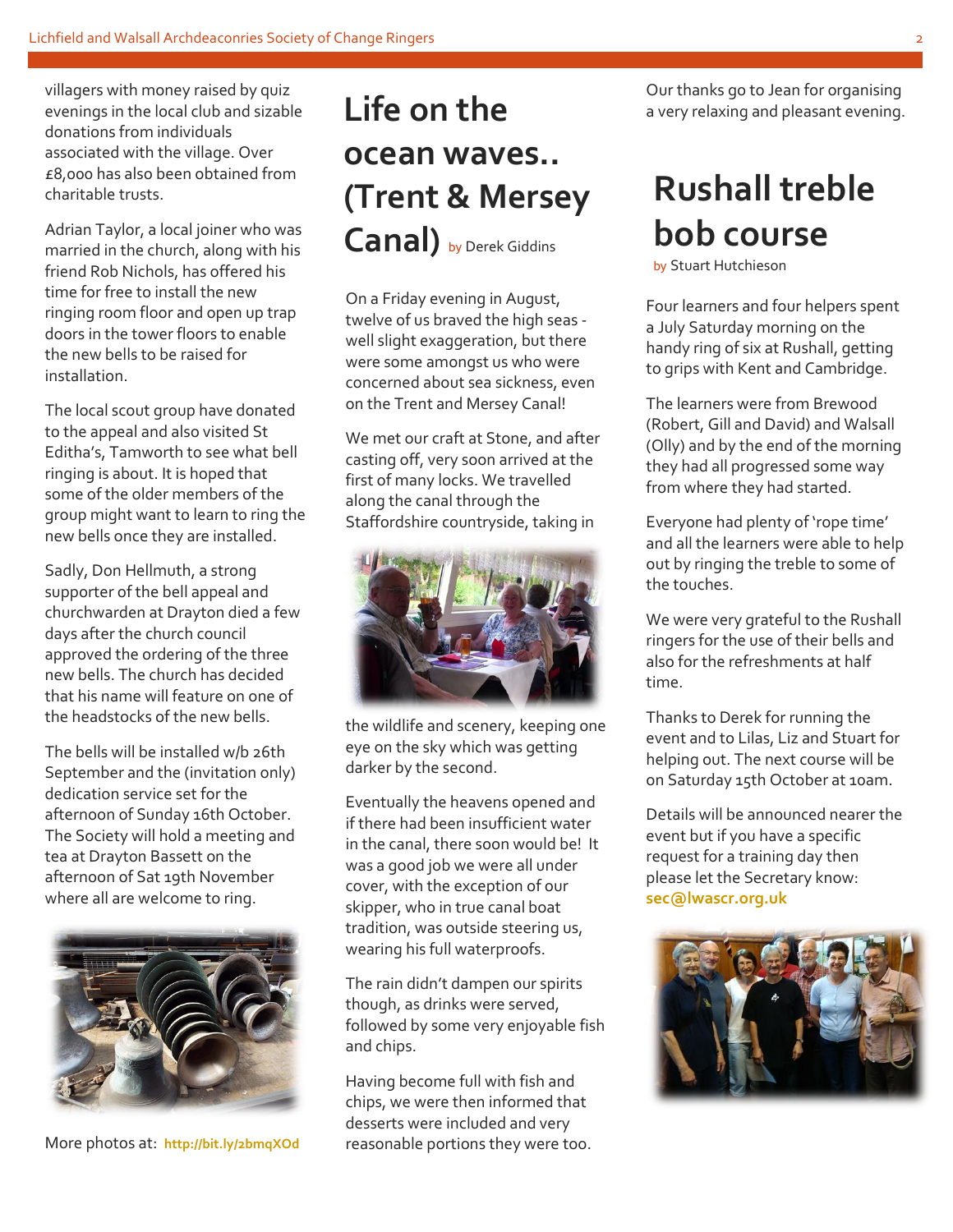## **Youth Contest success!**

by Anne Ogden

Twelve months ago the Three Spires Youth Team began practising for this year's competition – to be held in London. We had many practice nights, a mini outing (see below) and even a bowling trip for team building. Saturday 2nd July came round quickly and the team, accompanied by parents and other supporters, made a very early start to catch trains down to the hub of 'fancy' ringing.

It was a bit daunting looking after them all in the capital but thanks to the back up of our support team, the travelling around went smoothly (apart from one incident at the end of the day!!) We made our way to St. Mary-le-Bow which was the base tower for the day and after registration, we could finally reveal that our eliminator tower was St. Dunstan. The team trundled up the tower after a team photo was taken and nervously waited for our slot.

The practice went well and after a little discussion about where improvements could be made, they set off into their test piece. It couldn't have gone better – accurate striking, no major trips and a piece that many experienced teams would have been proud of. Relief – pressure over! Or so we thought…

We travelled back to St. Mary-le-Bow where the youths went up for a ring while we waited for the results. We couldn't believe it when we were called as one of the top two teams from the eliminator to go through to the final!! There wasn't much time before we had to go to St. Olave Hart Street and do it all again and



nerves really started to kick in. The bells weren't as easy as earlier in the day but nevertheless they did us proud, again getting through the piece without too much trouble.

In the afternoon, they got to ring at some famous London towers such as Jewry, Bishopsgate and Spitalfields. Some of us were a bit rushed at the results as there were trains to catch but we couldn't have been happier when we heard that we were joint 5th out of 24 towers! What a fantastic achievement. We got an A grade for the eliminator piece and A-



for the final piece.

A big thank you must go to the team for all their hard work and also to our supporters, family and friends who make the whole experience even more worthwhile.

#### The team:

- 1. Alice Ogden
- 2. Chad Pickering
- 3. Alex Davies
- 4. Aimee Ogden
- 5. Charlie Quinby
- 6. Lukas Bradshaw
- 7. Jordan Lawley (c)
- 8. Alex Haywood-Capper

Reserve: George Rawlinson

We lose three of our team next year so if you know of, or have youth ringers in your tower then please get in touch – it really is something to be proud to be part of.

Contact: **youthringing@lwascr.org.uk**

# **Three Spires youth outing**

by Anne Ogden

After the success of the Christmas bowling we decided it would be nice for the youth team to have their own society outing to help team building and confidence.

Saturday 21st May was the date and three towers in the North Staffs area were picked.

The first tower was Sandon – a nice little six situated in beautiful countryside. Ringing included rounds and called changes, Plain Bob Doubles and Plain Bob Minor.

We then moved to the recently augmented ten at Stone. The young ringers coped well with the increased number of bells and despite a small incident with a missed sally (you know who you are!) the bells were rung well to called changes and even some plain hunting on seven (aided by a few 'nearly youths').

Our last tower of the day was Eccleshall, a nice little eight at the end of a busy town. Here we got to practice the test piece for the National Youth Competition and again some plain hunting.

All in all it was a good day, a great opportunity to experience new bells and try different things and the standard of ringing was mostly good!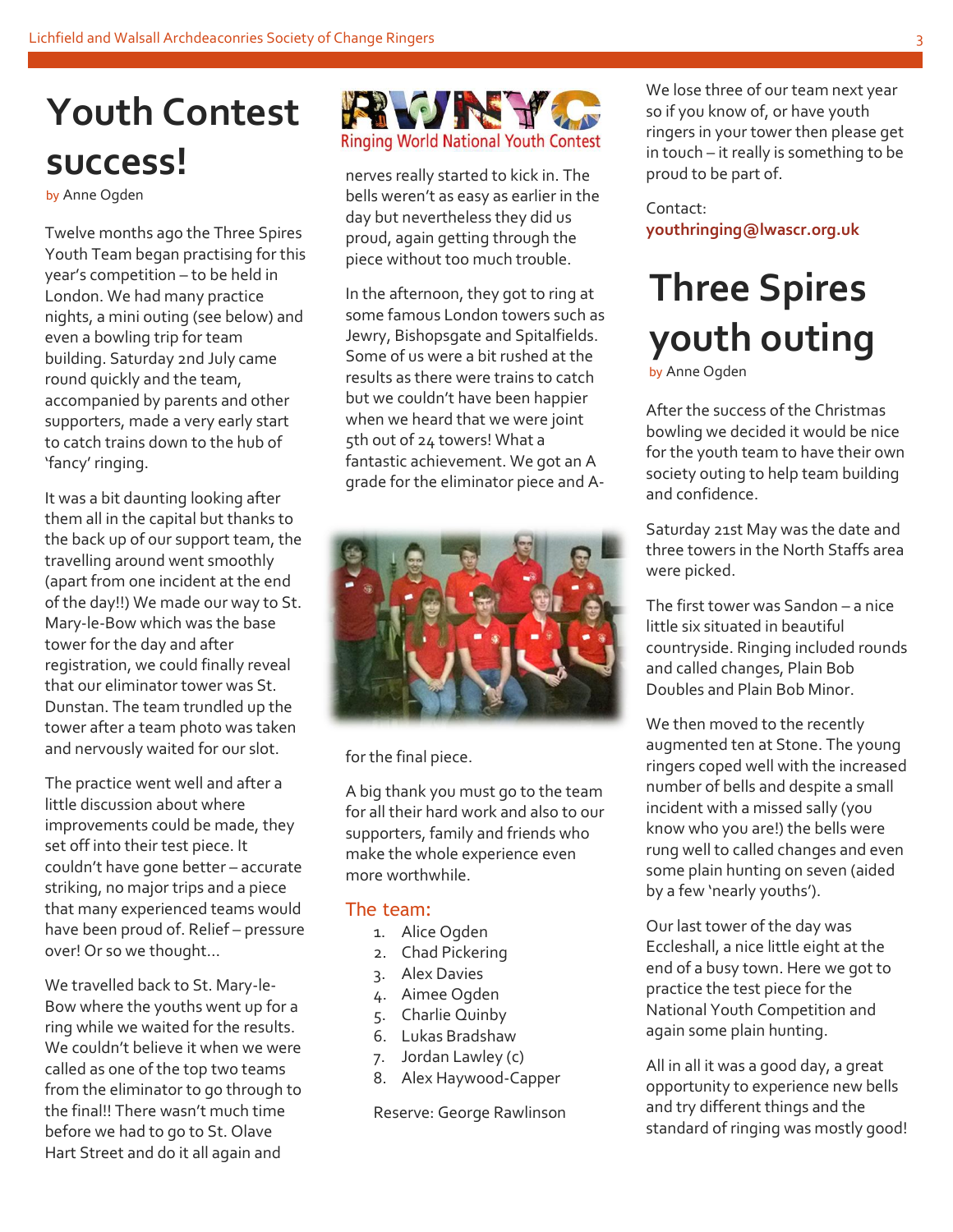## **Disclosure & Barring Service DBS (formerly known as CRM check). Myth busting** by Lilas Rawling

The issue of child protection seems to get many people hot under the collar; as far as I can ascertain, when asking people why they feel as they do, it seems to be something to do with the process and the trouble and cost it causes. *There is no cost for, or to, a volunteer.*

The other reply is: "Well, we haven't got any children in the tower anyway". So are you saying that if a young person arrives wanting to learn, you are going to say "Sorry, but I can't teach you for about 6 weeks until my DBS check comes through"? No, thought not, **but you should**.

Why not get ahead of the game, have the processes all set up so when the DoE youngster comes along, or a Sunday school member decides to learn, you can say: "Come on up the tower".

The PCC has a legal responsibility to make sure that its policies are followed and the Tower Captain should have a copy of the PCC's Child Protection policy. The Tower Captain should also know who the Child Protection Officer is for the Parish; you can get the DBS form from them and they will submit it.

The following activities need the person to have a DBS check:

- Face to face teaching by Tower Captain, deputy or other instructor
- Transporting juniors as formal arrangement, irrespective of frequency
- Face to face teaching organised by guild or society

DBS checks should not be otherwise necessary and in this respect attempts to blanket check all ringers, including those supervised by a leader are illegal.

The next bullet points **do not** require someone to have a CRB check:

Helping with young people by

#### **Useful links**

- Diocese safeguarding webpage: **<http://bit.ly/1DINvwc>**
- CCBR Safeguarding in Bell Towers guidance note: **<http://bit.ly/2c5SkLb>**

ringing another bell, or standing behind

- General ringing at practices, meetings and outings
- Visitors to towers
- One-off teaching or deputising
- Transporting juniors as a oneoff domestic arrangement.

It is good practice to have a register that everyone present at a practice or for service ringing, signs (including visitors).

Many of the points are actually to protect the adults so that they are not put in a difficult position.

There is a lot more information on both the diocesan and Central Council's website. These are the barest of bare bones, but **better safe than sorry** and **be prepared**. You never know – there might be a sudden influx of young people after your tower open day or an appeal in the parish magazine.

## **Welcome, new members!**

Nine new members were elected to the society at the meeting at Coseley on  $18^{th}$  June – congratulations to all.



New members from Coseley pictured (l-r): Rosemarie, Kim, Matthew, Rufus, Rev. Emma, Asa, Jason and Charlotte.

If you have any new members to propose at the AGM on 17<sup>th</sup> September, please contact the Secretary: **[sec@lwascr.org.uk](mailto:sec@lwascr.org.uk)**

Note: *The minimum qualification for membership of the society is to be able to handle a bell safely and ring called changes competently.*